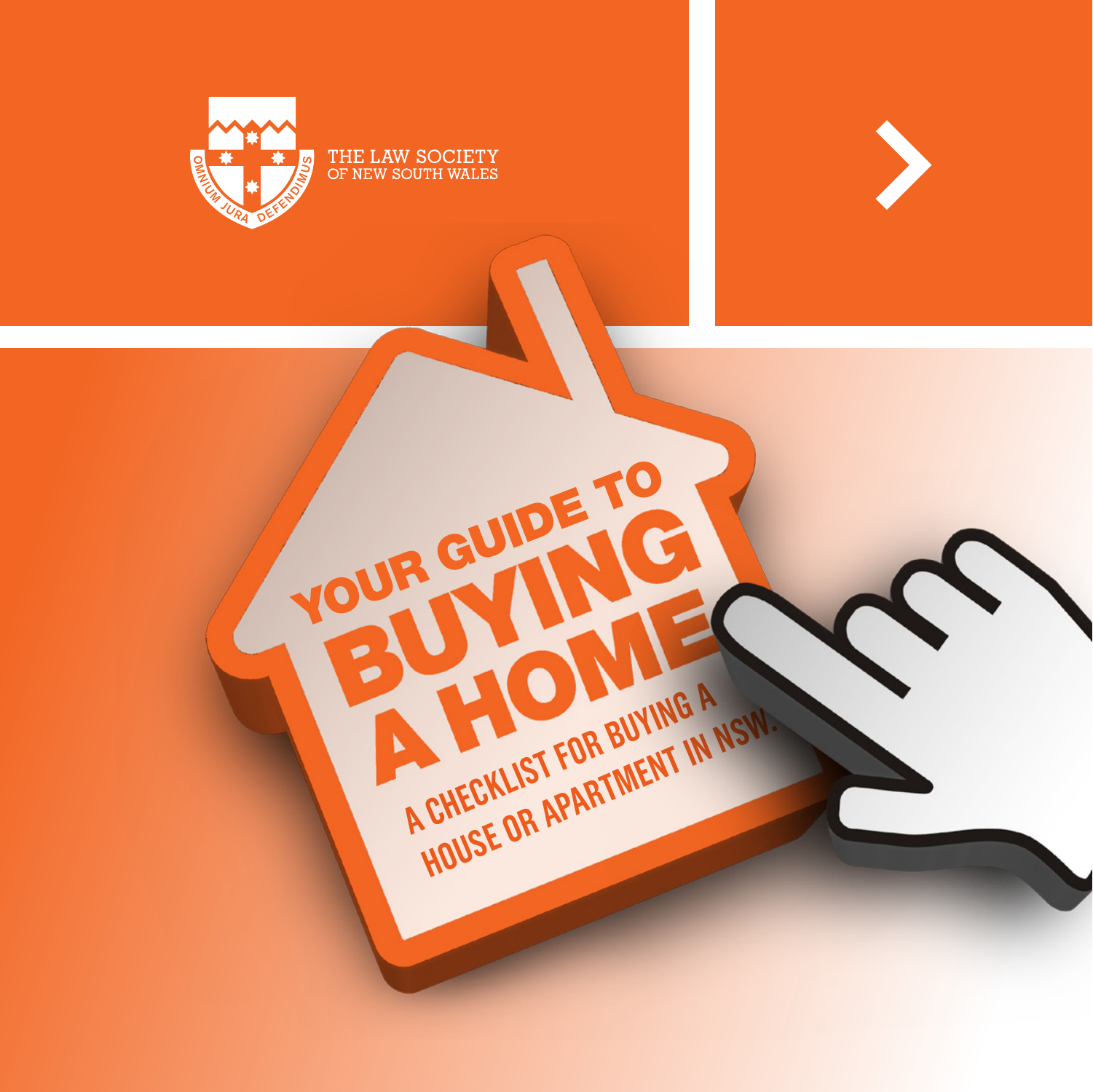# **'Do I really need a solicitor to make an offer on a house'?**

#### **The answer is that buying a home is often the biggest financial decision we'll ever make (especially in Sydney, where property prices can be astronomical).**

So making an offer and entering into a contract for sale without knowing your legal rights can have profound long-term consequences on your finances and your overall quality of life.

This checklist answers common questions about the process for buying a home in NSW and how your solicitor will guide you through each step, including:

- buying at auction
- buying a strata title property
- how the conveyancing process works.

Disclaimer: This publication provides general information of an introductory nature and is not intended and should not be relied upon as a substitute for legal or other professional advice. While every care has been taken in the production of this publication, no legal responsibility or liability is accepted, warranted or implied by the authors or the Law Society of New South Wales and any liability is hereby expressly disclaimed.

© 2012 The Law Society of New South Wales. Except as permitted under the Copyright Act 1968 (Cth), no part of this publication may be reproduced without the specific written permission of the Law Society of New South Wales.

**ContentS**

- ▶ [Buying by private treaty](#page-2-0) 3<br>▶ Buving at auction 3
- 
- Buying at auction 3<br>
Buying an anartment or townhouse 4 [Buying an apartment or townhouse](#page-3-0) 4

### **▶ ONCE YOU'VE DECIDED TO BUY 5**<br>▶ The contract for sale **5**

- The contract for sale  $5$ <br>
Buying on your terms  $5$
- 
- ▶ [Should you pay for inspections?](#page-5-0) 6<br>▶ What's included in the sale? 6
- ▶ What's included in the sale? 6<br>● Your mortgage documents
- Your mortgage documents 6
- ▶ What is exchange? 7<br>▶ Signing the contract isn't always final 7  $\triangleright$  [Signing the contract isn't always final](#page-6-0) 7<br> $\triangleright$  The first home owners grant 8
- $\blacktriangleright$  [The first home owners grant](#page-7-0)
- ▶ Stamp Duty and other tax 8

#### **Finalising the sale 9**

- $\blacktriangleright$  [What exactly are you buying?](#page-8-0)  $\hspace{1.6cm}9$
- ▶ What happens at settlement? 9
- ▶ Do you need to be present at settlement? 10
- $\blacktriangleright$  Get in touch with a solicitor  $\blacksquare$

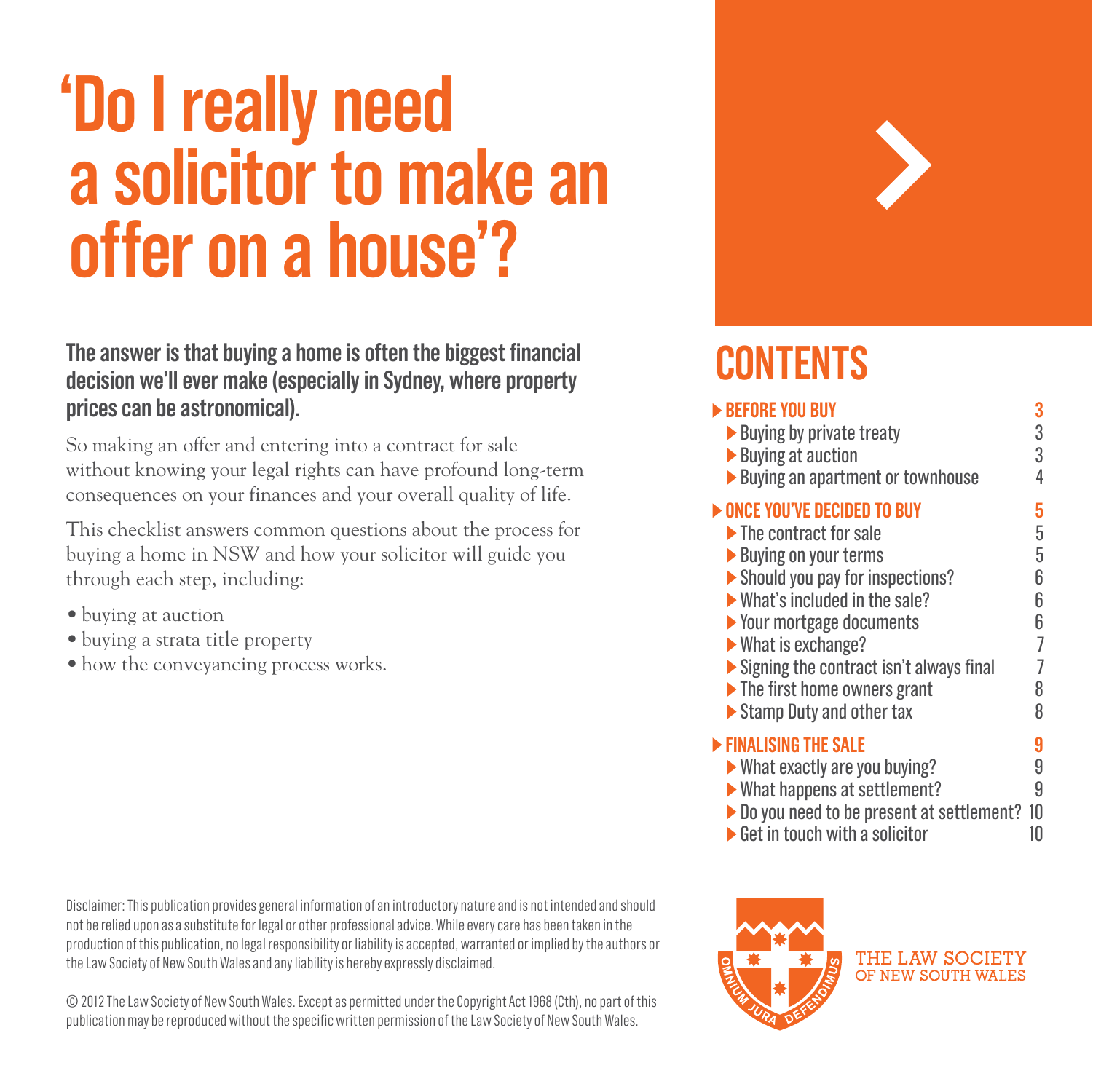<span id="page-2-0"></span>

**A checklist for buying a house or apartment in New South Wales**



### **Before you buy**

### **Buying by private treaty**

The most common way to buy a house or apartment in NSW is by private treaty. This is where a seller advertises the amount they'd like to achieve for their property and then negotiates with prospective buyers.

The contract for sale becomes activated once you exchange contracts with the seller. At this time you'll also have to pay the full deposit on your place (usually 10% minus any holding deposit you've paid). However, this doesn't always mean you're locked in.

The standard contract for sale includes a 'cooling off' period during which you can change your mind. However, your solicitor can have this waived by signing a certificate and explaining the contract to you.

### **Buying at auction**

Auctions can sometimes seem daunting; not least because there's no cooling off period. If the gavel comes down and you're the highest bidder you're usually bound to go through with the purchase, no matter how unfair the contract might be.

So long as you have your solicitor look over the contract for sale before you bid there's no reason an auction needs to be any riskier than buying by private treaty (so long, of course, as you stick to your budget and don't get too caught up in the moment!).

Before the auction, your solicitor will identify any terms that might not be in your favour and negotiate with the vendor's solicitor to change them. They'll also make sure you're buying exactly what you intended to and that it's in the condition you expect.

That way if your bid is the winning one, you can be sure the contract you sign will be in your interests.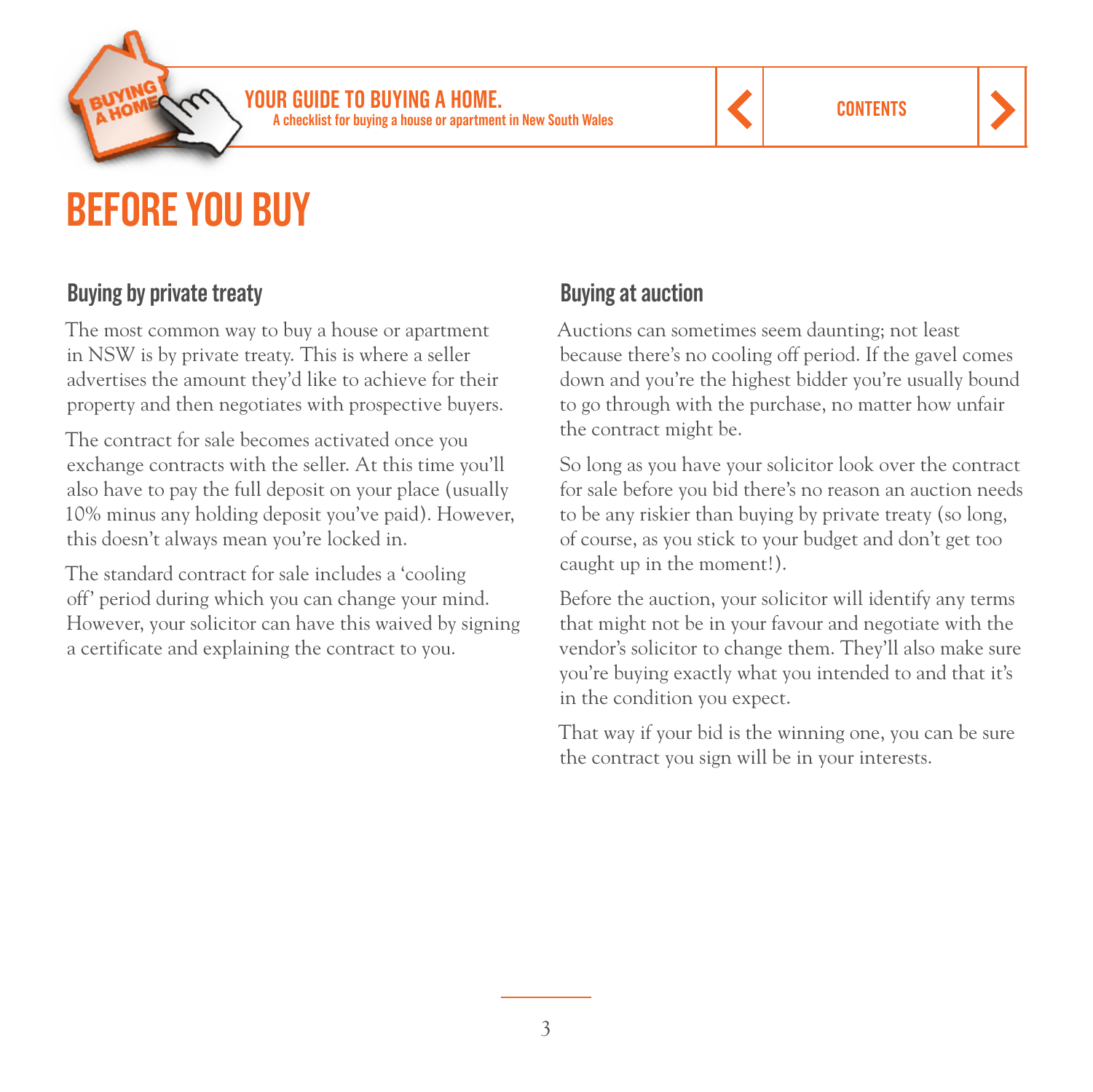<span id="page-3-0"></span>

### **BEFORE YOU BUY CONTINUED**

#### **Buying an apartment or townhouse**

Most apartments and townhouses in NSW are strata title which means when you're not only buying real estate, you're also buying into the rights and obligations of being a member of the owners' corporation (or body corporate).

Being a member of the owners corporation means you'll have a say on issues affecting the building but it also means you'll need to pay strata levies and the way you can use your property will be restricted b[y by-laws. Y](#page-9-0)ou may also need to contribute money for communal issues, such as plumbing, roof and window repair and property maintenance, even when you're not directly affected.

Because this can affect the value of what you're buying, it's important you get a full picture of the body corporate's activities before you buy and that you know exactly what work is planned and whether there's enough money to cover it.

While a seller must attach some information about the body corporate to the contract for sale, your solicitor will make sure you have everything you need to reach an informed decision before you buy.

### **The pros and cons of buying 'off the plan'**

Builders often raise capital for their development by selling units or townhouses before they're built. This can be a great way for buyers to get a reduced price and even make a capital gain before settlement. However, it's not risk free. After all, the property market can move down as well as up, so you could end up losing money.

There's also a chance you may not end up with what you intended. For instance, recently a Sydney investor bought an apartment 'off the plan' after the agent promised 180-degree water views. When the complex was finished the buyer found a wall obstructed his view altogether. He argued that the contract for sale was void and asked for his deposit back. The builders refused.

The buyer took his case all the way to the NSW Court of Appeal, which ruled in his favour. It found that he had relied on the agent's misrepresentation when deciding to buy, so the contract was void. It ordered the builders to return the buyer's deposit.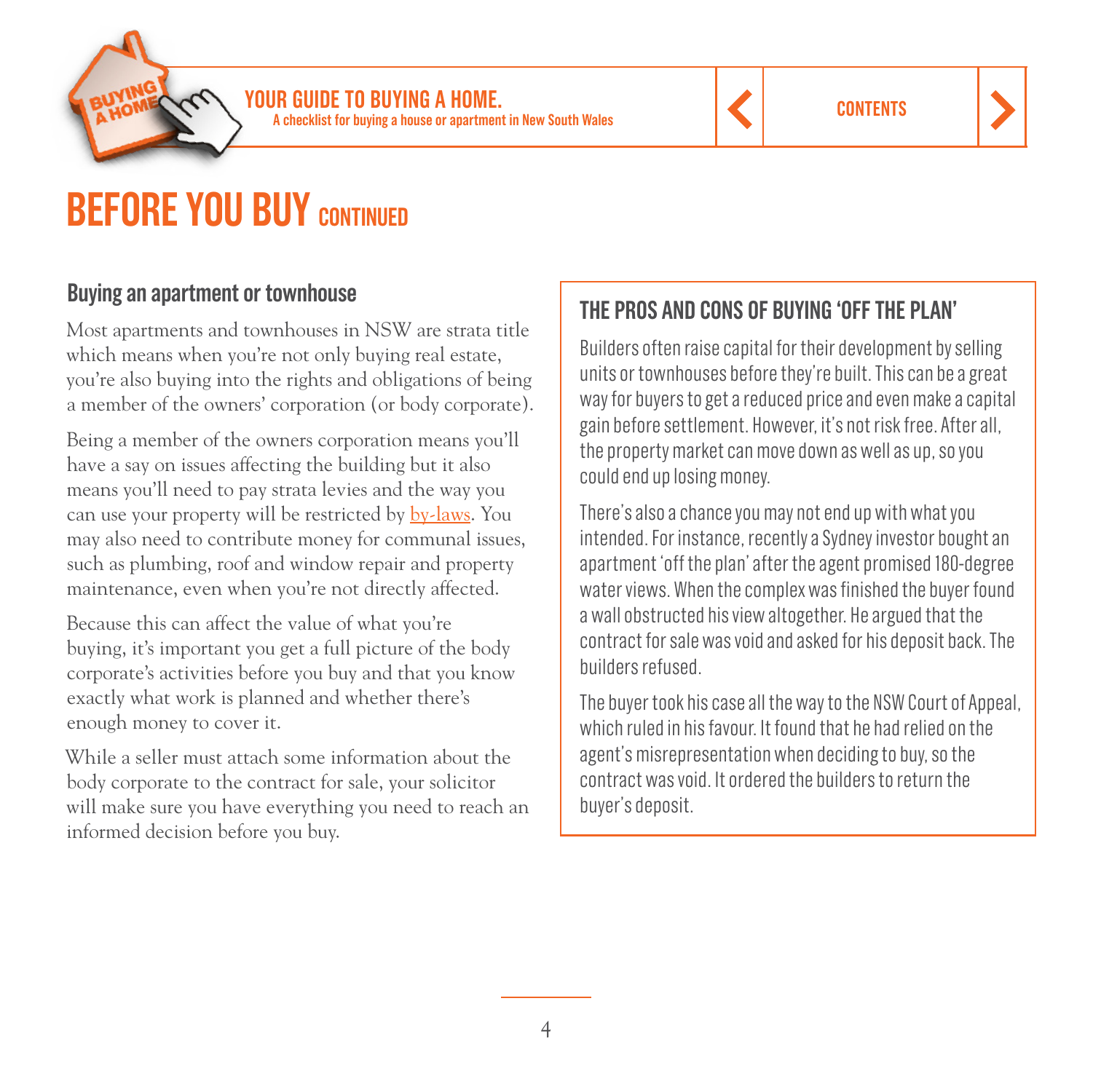<span id="page-4-0"></span>



### **Once you've decided to buy**

### **The contract for sale**

When you buy a property in NSW your rights depend, in large part, on what's in the contract for sale. And because no two properties are the same, no two contracts will be the same either. However, there are some things a contract for sale must do, including properly identifying the property as well as the terms on which it's being sold. It should also attach a number of documents, the most common of which are:

- a zoning certificate
- a drainage diagram showing any sewer lines
- a copy of the property certificate
- a copy of the plan for the land
- • copies of any documents showing easements (the right of someone else to cross or use the land), rights of way, restrictions, covenants, etc.

Sellers of strata properties (generally units or townhouses) should also have attached:

- a copy of the property certificate and strata plan, and
- a copy of by-laws concerning the use of common property.

### **Buying on your terms**

Many of the terms in any contract for sale will be 'standard' ones, which means that they've been in use for a long time and are fair to both seller and buyer.

However, a seller doesn't have to include these terms and instead may choose to include something in the contract which favours themselves at a buyer's expense. That's why the first thing your solicitor will do is make sure that the contract for sale isn't just legal, but that it also isn't unfair to you.

Where a clause isn't in your interests, your solicitor will negotiate with the seller's solicitor to get it changed. This includes working out a time to 'settle' the sale, which is when you'll pay the balance owing and take ownership of the property.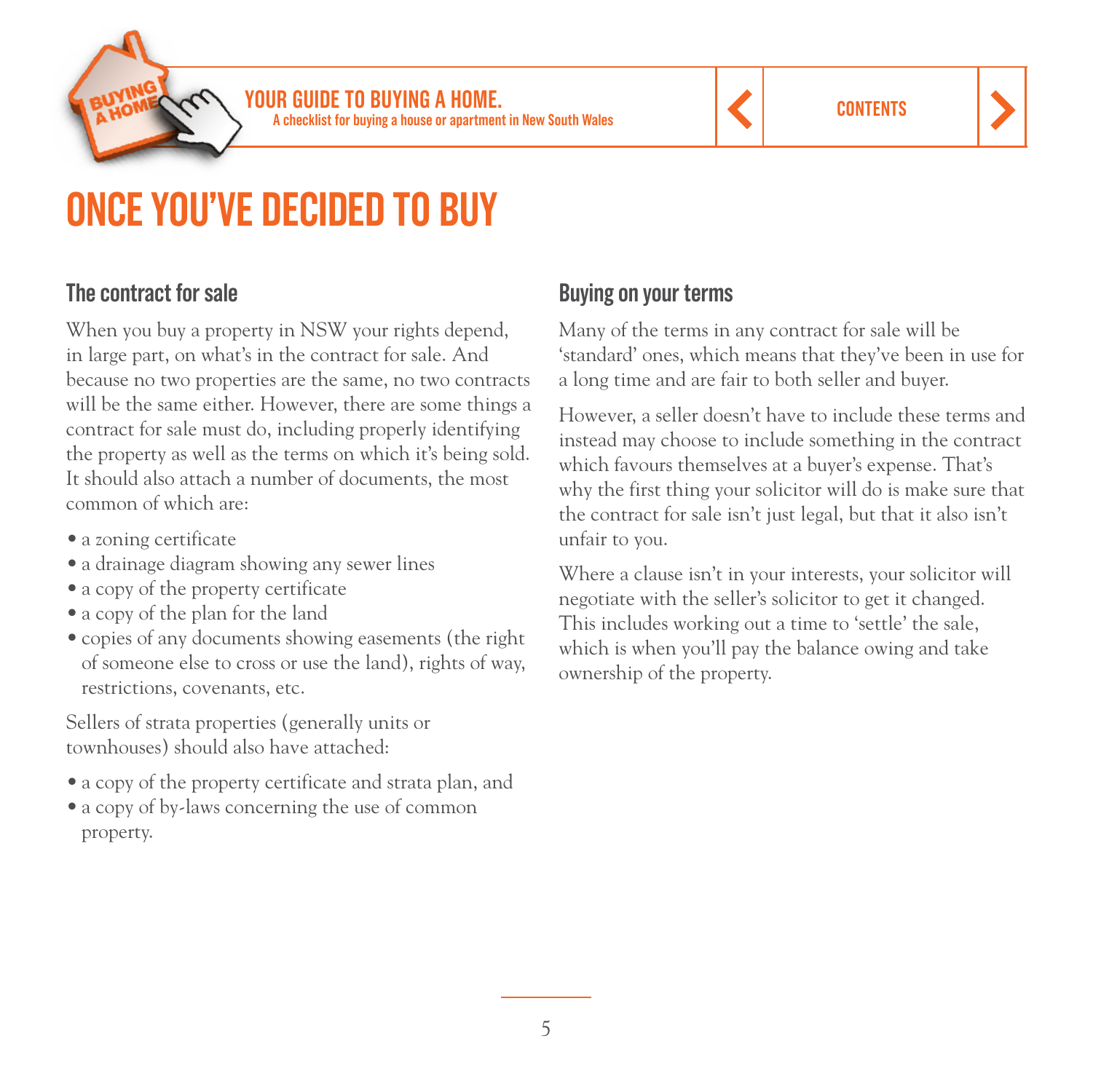<span id="page-5-0"></span>

**A checklist for buying a house or apartment in New South Wales**



### **ONCE YOU'VE DECIDED TO BUY CONTINUED**

#### **Should you pay for inspections?**

Because you're expected to take the property 'as you find it' that means you'll also sign up to any structural problems, pest infestations or other defects that might not be obvious to the naked eye. That's why it's always best to have someone who knows what they're doing look over the property first. After all, you may be paying a few hundred dollars up front to save yourself thousands, or even tens of thousands of dollars of bother down the track.

Your solicitor should also check whether the contract includes:

- a survey
- a building certificate, or
- a home owner's warranty insurance certificate for any renovations done at the property.

If you're buying at auction it's important that you have any pest or building inspections carried out before the auction. Once the hammer comes down it's unlikely you'll be able to get out of the contract.

#### **What's included in the sale?**

Unless the contract specifically says otherwise the property will be sold 'in the state you find it'. That also means any 'fixtures' are automatically included.

A fixture is anything that can't easily be taken away without doing damage to the property. For instance, stoves are usually fixtures because they're wired in, whereas fridges aren't because they only need to be unplugged. Sometimes a seller will attempt to exclude a fixture from the contract for sale. At other times, what constitutes a fixture isn't so clear cut. For instance, removable floor coverings or an above ground pool.

Where anything is in doubt, it should be expressly included in the contract for sale. Your solicitor will help you make sure you know everything that's included in the sale.

#### **Your mortgage documents**

To buy a property most people will need to take out a mortgage. A mortgage gives a lender rights over the land for which they're lending money, including the option of selling it if you default.

A solicitor can help you make sense of what your obligations are under the mortgage, including whether you'll be penalised for refinancing or paying out your loan early.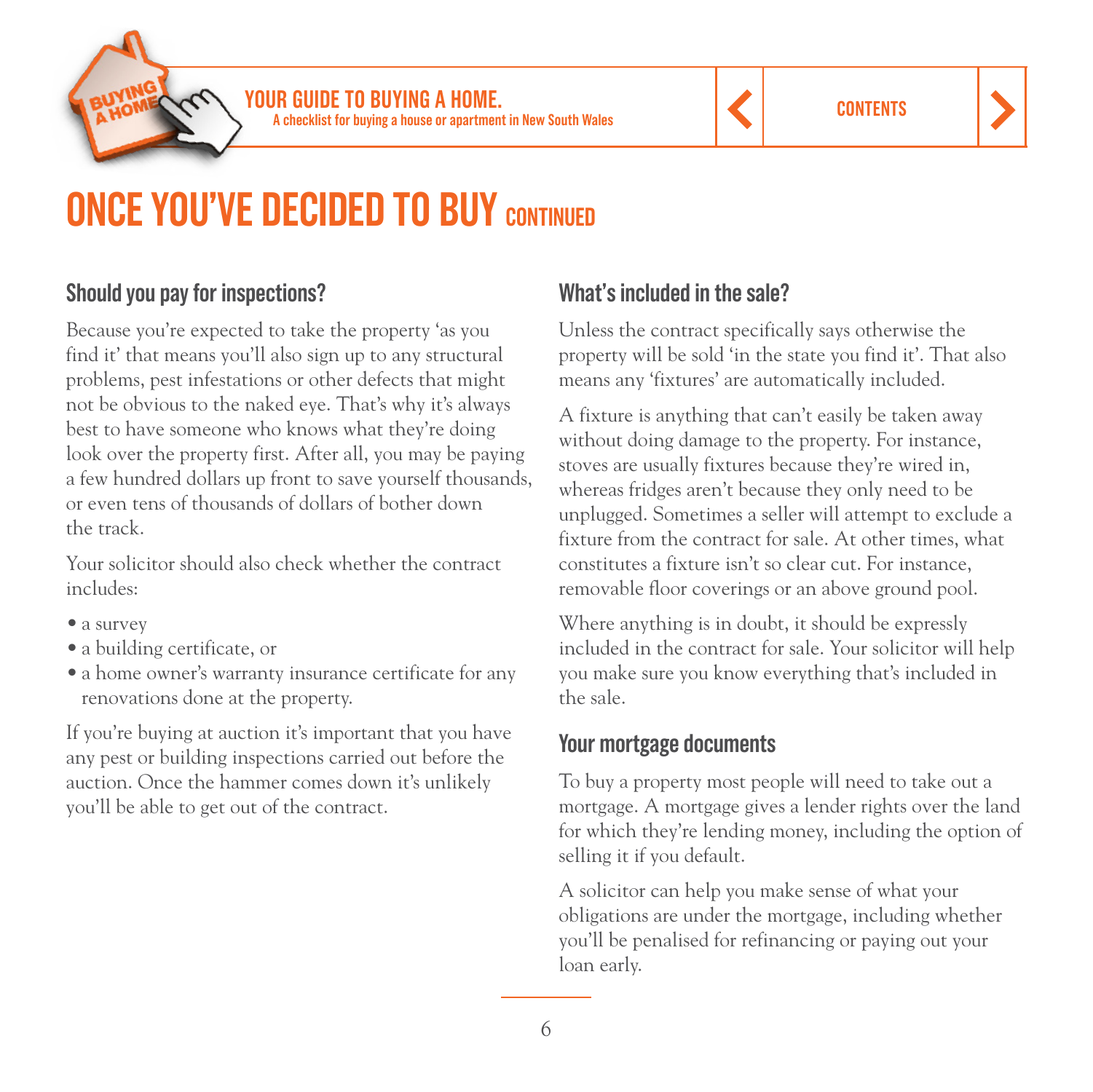<span id="page-6-0"></span>

## **ONCE YOU'VE DECIDED TO BUY CONTINUED**

### **Types of ownership**

When you buy a property with another person, there's usually two ways you can choose to own it.

Most couples choose to buy as **Joint Tenants** which means they own the whole property jointly and if one person dies the other is immediately entitled to the whole property (regardless of what any Will might say).

Business partners or people not closely related usually choose to buy as **Tenants in Common** which means they each own a share in the property. That share can then be passed on or sold to anyone and can be left in a Will.

### **What is exchange?**

A contract to sell a property becomes binding when the buyer and seller each sign a copy of the contract for sale and exchange them. At exchange, the buyer also usually hands over a deposit (often 10%).

At an auction, exchange happens immediately after the winning bid is accepted. For private treaty sales, exchange usually means that you will deliver your signed contract to the seller's agent and pick up the seller's signed copy. Sometimes a seller will be happy to exchange contracts by mail, in which case the seller's signed contract will be delivered to your solicitor.

### **Signing the contract isn't always final**

Sometimes you'll be able to get out of the contract for sale and get your deposit back, even when you've signed the contract for sale (and that includes when you've bought a property at auction).

For instance, sellers must always comply with the 'vendor disclosure requirements and warranties'. These rules force anyone selling a property to let prospective buyers know certain information about the property they're selling in the contract for sale. This includes making promises about the property and attaching certificates that reveal such things as any rights of way, drainage and zoning.

Your solicitor will be able to tell you whether the seller hasn't complied with these and whether you'll be able to recover your money and pull out of the contract.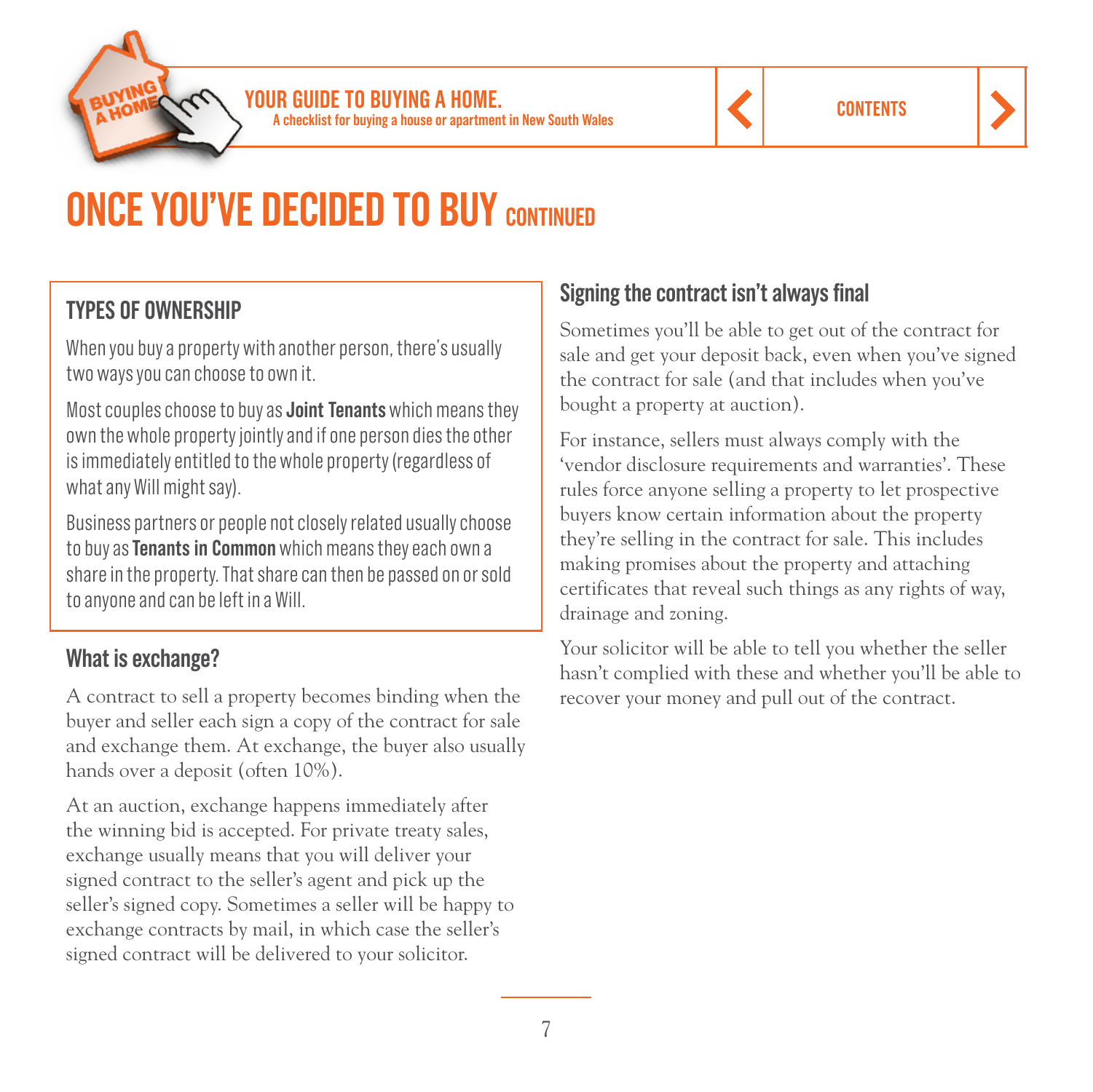<span id="page-7-0"></span>

### **ONCE YOU'VE DECIDED TO BUY CONTINUED**

### **The first home owners grant**

If you're buying your first home, you may be entitled to a little help from the government. Find out more at the [Office of State Revenue.](http://www.osr.nsw.gov.au/benefits/first_home/) 

### **Stamp Duty and other tax**

In NSW the sale of property is taxed. This tax takes the form of stamp duty, which is calculated based on the price of the property. You will need to pay stamp duty at settlement. However, your obligation to pay is sometimes waived if you're a first home buyer or if you're buying a newly constructed home.

For more information visit the Office of State Revenue [website.](http://www.osr.nsw.gov.au)

If a property isn't purely residential in its nature, the sale may incur GST. Investment properties can also be subject to Land Tax. It's important your solicitor goes through the contract for sale to make sure the cost of these taxes it isn't unfairly passed onto you as the buyer.

### WHAT HAPPENS **REHIND THE SCENES?**

While you're getting ready to move into your new house your solicitor will be working hard so that everything works in your favour. To make sure the seller hasn't left something out of the contract they'll be carrying out a whole lot of enquiries like a fuller zoning enquiry, land tax and RTA proposal enquiries and enquiries with other government departments.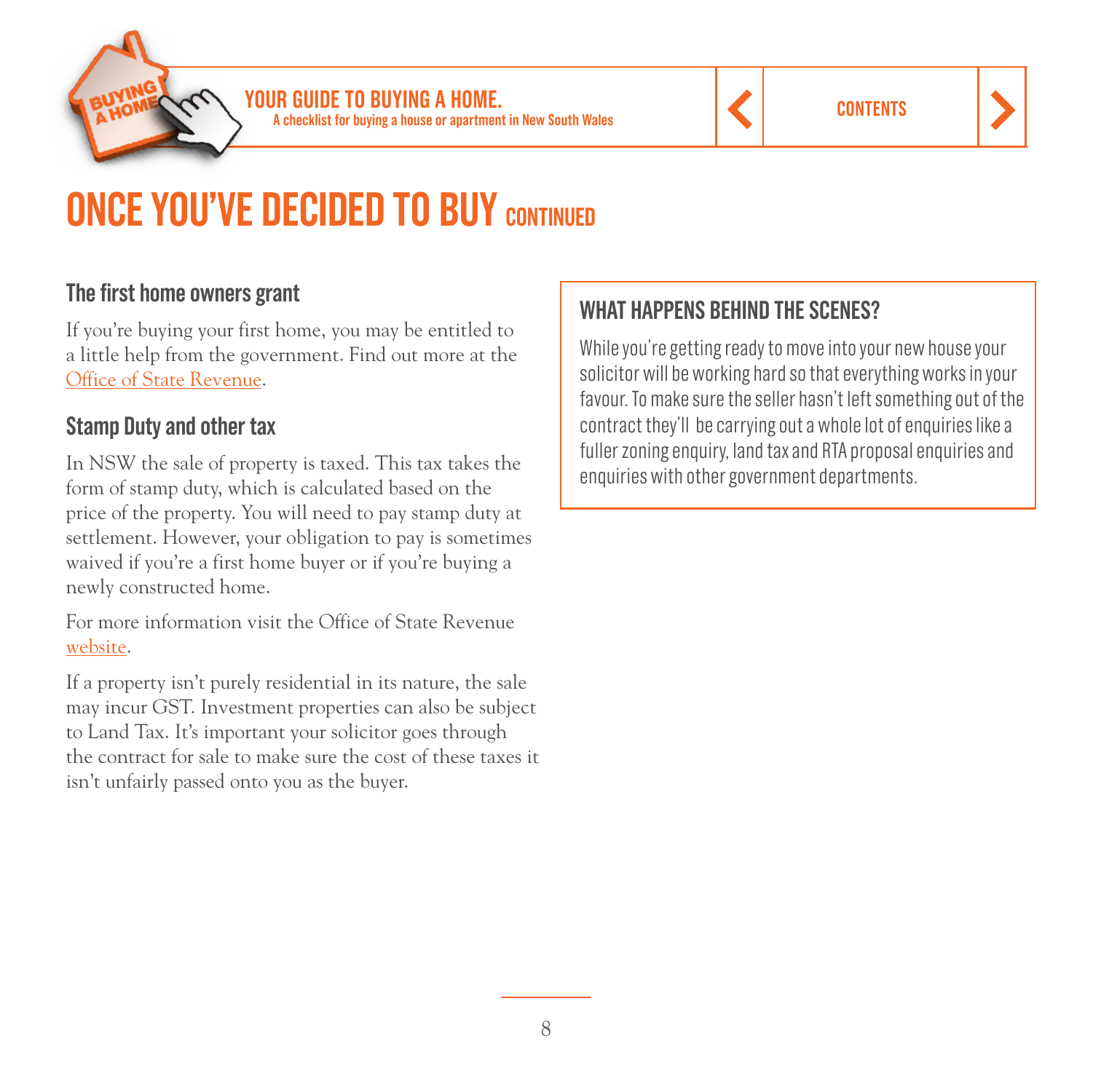<span id="page-8-0"></span>

### **Finalising the sale**

### **What exactly are you buying?**

Technically, owning a property means having 'title' to it. From a practical point of view this means once you've bought your name will appear on the Certificate of Title (sometimes known as the title deed). Because most land in NSW operates under Torrens Title your solicitor will then have to register this certificate at the Lands Title Office so that everyone knows you're now the owner.

Generally, when you buy a house or apartment in NSW you get one of the following:

- • **Freehold** which gives you ownership over the land and the buildings on that land
- • **Leasehold** which means you have ownership of the land and the buildings on it for a certain period of time (often 99 years)
- **Strata title** which usually applies to apartments or town houses and gives you the rights to the airspace in your unit
- • **Company title** another, less common way of apartment ownership. You buy 'shares' in a company and this, in turn, entitles you to the use of an apartment, and
- • **Community title** which often works in combination with strata title on large developments gives you rights – along with other owners – to common land.

### **What happens at settlement?**

When you sign the contract you'll usually agree to a settlement day. Most commonly this will be six weeks after the date of exchange.

At settlement you'll need to pay the seller everything you owe them to 'settle' the purchase of your home. This amount will take into account any utility bill and tax calculations that your solicitor makes.

If you can't settle by the date stipulated in the contract for sale, you're likely to be charged interest. In some circumstances, the seller may even be able to cancel the sale and keep your deposit.

You should let your solicitor know as soon as possible if it looks like you can't make the settlement date so that they can attempt to come to an arrangement with the seller's solicitor.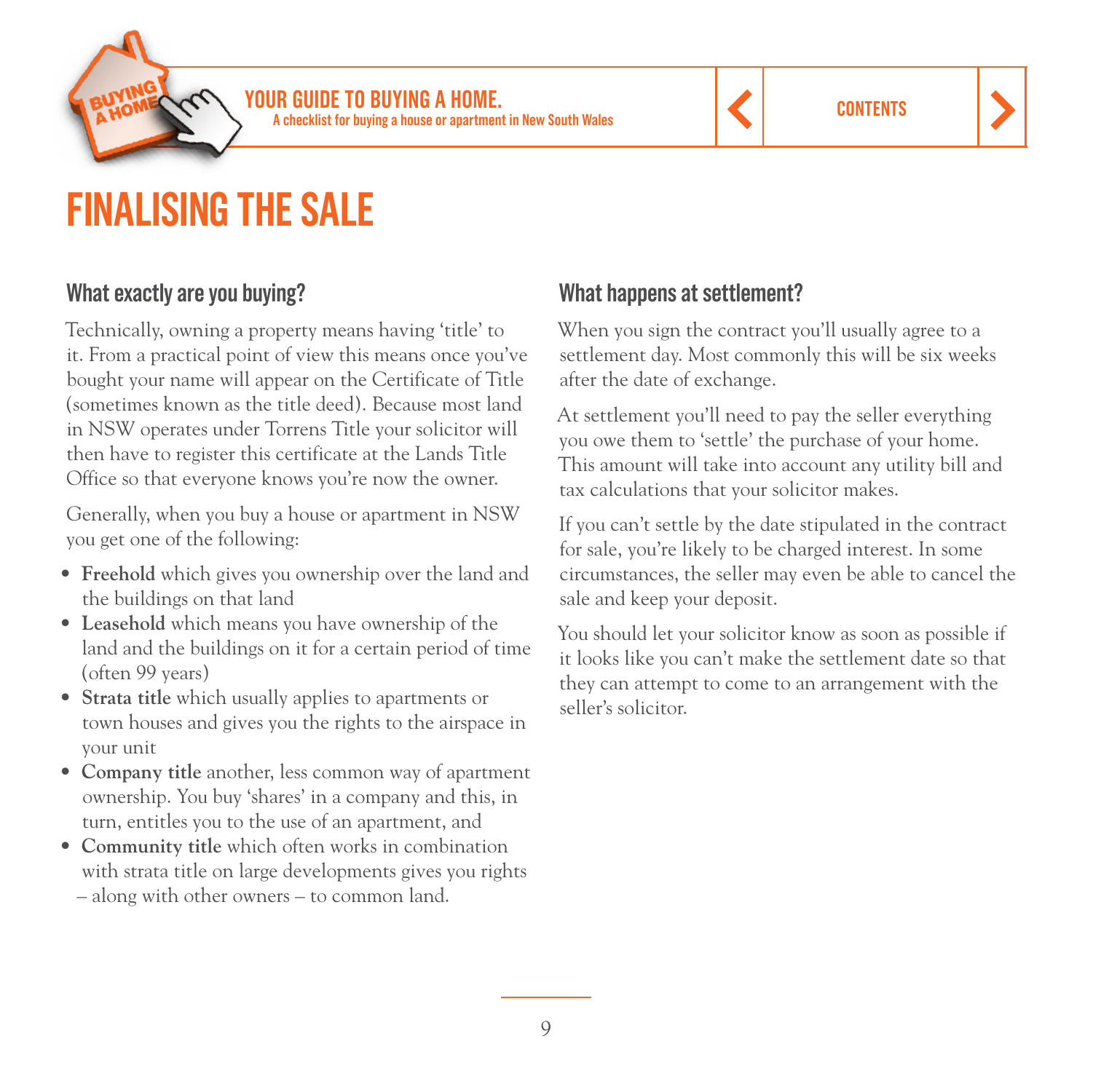<span id="page-9-0"></span>

### **FINALISING THE SALE CONTINUED**

#### **Do you need to be present at settlement?**

You don't usually need to attend settlement in person.

Instead, your solicitor and the seller's solicitor will meet to make sure they have everything they need for the sale to go ahead. If you're taking out a mortgage to pay for the property a representative of your bank (as well as the seller's bank) will also attend settlement.

Once that happens, your solicitor will call you to let you know you're the proud owner of a new home.

#### **Get in touch with a solicitor**

If you're thinking about buying a home, you should get in touch with your solicitor as soon as possible to let them know you're looking. They'll help talk you through the process and will be able to give you great advice.

If you don't yet have a solicitor, don't worry. We've made it easy to find one near you through our online '[Find a solicitor](http://www.lawsociety.com.au)' service.

### **By-laws**

By-laws are rules which try to make sure the strata scheme runs smoothly and that your building is generally be a harmonious place to live. By-laws often cover issues such as parking restrictions, the keeping of pets and the use of common property.